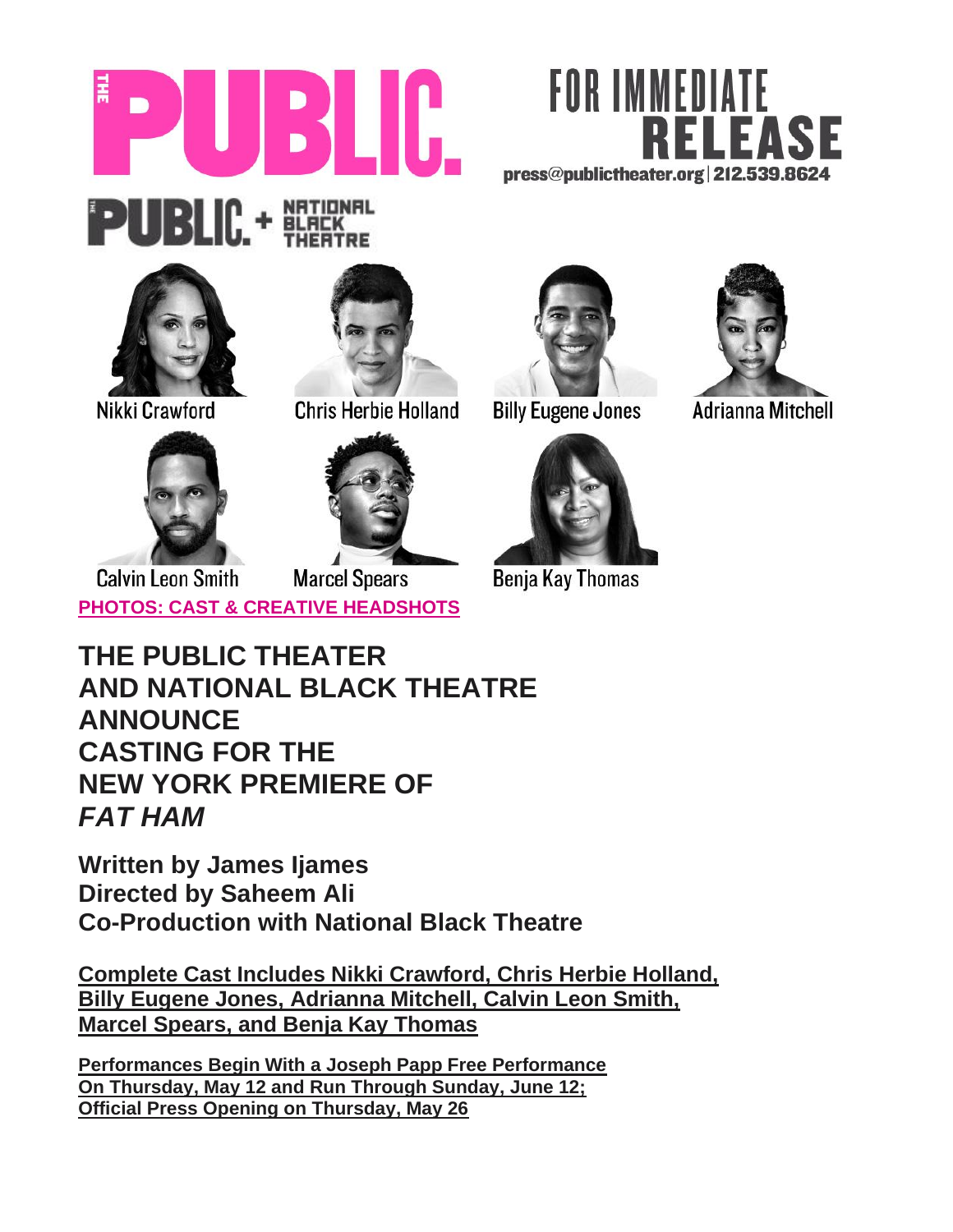March 23, 2022 – The Public Theater and National Black Theatre (NBT) announced complete casting today for the upcoming New York Premiere of **FAT HAM** written by **James Ijames** and directed by Public Theater Associate Artistic Director and Resident Director **Saheem Ali**. Following an exciting and innovative filmed production produced by The Wilma Theater in 2021 during the shutdown, **FAT HAM** will make its live New York premiere this spring in the Anspacher Theater. Performances will begin with a Joseph Papp Free Performance on Thursday, May 12 and run through Sunday, June 12. **FAT HAM** will officially open on Thursday, May 26.

Critically-acclaimed playwright **James Ijames** reinvents Shakespeare's masterpiece with his new drama, **FAT HAM**. Juicy is a queer, Southern college kid, already grappling with some serious questions of identity, when the ghost of his father shows up in their backyard, demanding that Juicy avenge his murder. It feels like a familiar story to Juicy, well-versed in Hamlet's woes. What's different is Juicy himself, a sensitive and self-aware young Black man trying to break the cycles of trauma and violence in service of his own liberation. From an uproarious family barbecue emerges a compelling examination of love and loss, pain and joy. **FAT HAM** is a delectable comic tragedy directed by The Public's Associate Artistic Director **Saheem Ali**.

The cast of **FAT HAM** will include **Nikki Crawford** (*Tedra*), **Chris Herbie Holland** (*Tio*), **Billy Eugene Jones** (*Rev/Pap*), **Adrianna Mitchell** (*Opal*), **Calvin Leon Smith** (*Larry*), **Marcel Spears** (*Juicy*), and **Benja Kay Thomas** (*Rabby*).

"**FAT HAM** is an extraordinary new play riffing on Shakespeare while staying decidedly in the voice of James Ijames, its brilliant playwright," shares Saheem Ali, Associate Artistic Director and Resident Director of The Public and director of the production. "What James has created is as exciting and original as it is an homage to *Hamlet*. I'm also thrilled to be partnering once more with the National Black Theatre in bringing another of James' plays to fruition, following *Kill Move Paradise* which had its world premiere at NBT in 2017."

The production will feature scenic design by Maruti Evans, costume design by Dominique Fawn Hill, lighting design by Stacey Derosier, sound design by Mikaal Sulaiman, hair and wig design by Earon Chew Nealey, prop management by Claire M. Kavanah, illusions by Skylar Fox, fight direction by Lisa Kopitsky, and choreography by Darrell Moultrie. Jereme Kyle will serve as the Production Stage Manager and Ryan Kane will serve as the Stage Manager.

The Public Theater and National Black Theatre have a long-standing partnership and history of collaboration which dates back to the 1960s. Most recently, the two organizations co-produced National Black Theatre's *Stage for Healing and Resilience* as a part of the Mobile Unit's *Summer of Joy*, a pop-up experience around New York City that took place last summer. **FAT HAM** will once again reunite National Black Theatre and The Public in a celebration of Black storytelling and community.

"I'm thrilled that my play **FAT HAM** is being produced in collaboration between The Public Theater and National Black Theatre in Harlem," says playwright James Ijames. "It feels both like a new beginning and a reunion all at once. Both theaters represent the very best that theater can offer to its community and I'm honored to be invited into these two artistic spaces. I am also beyond excited to reunite with my long time collaborator and friend Saheem Ali to bring this production to life and finally present it in front of an inperson audience."

The Public will require proof of a complete COVID-19 vaccination AND proof of a booster dose (for those eligible in accordance with CDC guidelines) by the date of attendance for access to the facility, theaters, and restaurant. Approved face masks will be required at all times, including while watching a performance, with exceptions for attendees in Joe's Pub and The Library at The Public, who are actively eating and drinking. For complete health and safety protocols, visit [Safe At The Public.](http://thepublic.nyc/safeatthepublic)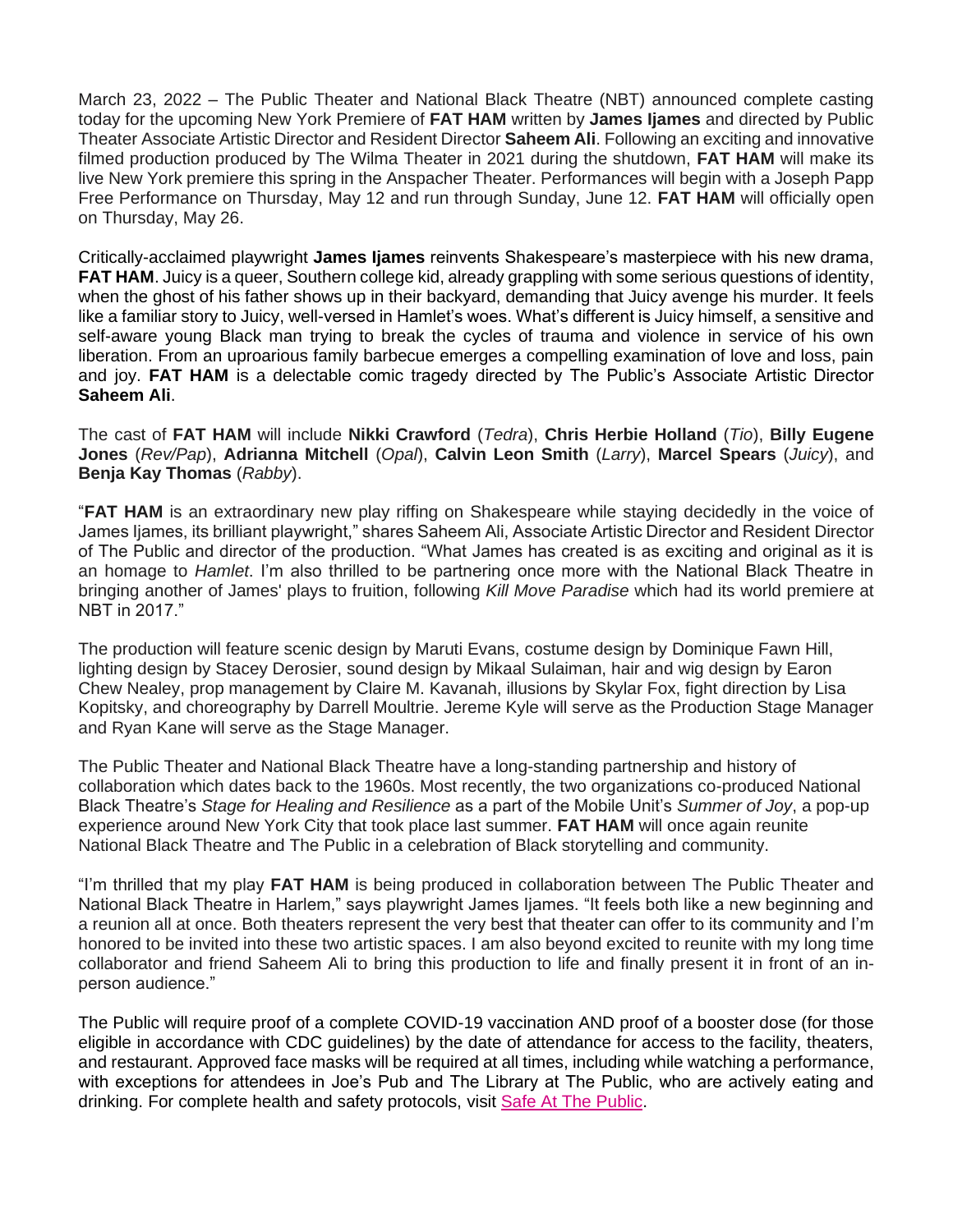The Library at The Public serves food and drink Tuesday through Sunday, beginning at 5:00 p.m. and closing at midnight. The Library is closed on Mondays. For more information, visit [publictheater.org.](http://www.publictheater.org/)

## **BIOS:**

**JAMES IJAMES** (*Playwright*) is a Philadelphia-based playwright and educator. Ijames is the recipient of the F. Otto Haas Award for an Emerging Artist, a Pew Fellow for Playwriting, the Terrence McNally New Play Award for *White*, the Kesselring Honorable Mention Prize for *....Miz Martha*, a Whiting Award, a Kesselring Prize for *Kill Move Paradise,* and a 2020 Steinberg Prize. He received a BA in Drama from Morehouse College in Atlanta, GA, and a MFA in Acting from Temple University in Philadelphia, PA. Ijames is an Associate Professor of Theatre at Villanova University and a co-artistic director of the Wilma Theater.

**SAHEEM ALI** (*Director*) is a proud immigrant from Kenya. He is the Associate Artistic Director/Resident Director of The Public Theater. Recent productions include *Merry Wives, Romeo y Julieta*, *Richard II, Twelfth Night* (The Public); *Nollywood Dreams* (MCC); *Shipwreck* (The Public, Woolly Mammoth); *Fires in The Mirror* (Signature Theater); *The Rolling Stone* (Lincoln Center Theater); *The New Englanders, Sugar in Our Wounds* (MTC); *Passage* (Soho Rep); *Fireflies* (Atlantic Theater Company); *Dangerous House*, *Where Some Storms Are Born* (Williamstown Theater Festival); *Tartuffe* (Playmakers Rep); *Kill Move Paradise* (National Black Theater); *Nollywood Dreams* (Cherry Lane); and *Dot* (Detroit Public Theater). He is a Usual Suspect at New York Theater Workshop, Sir John Gielgud SDCF Fellow, and a Shubert Fellow.

**NIKKI CRAWFORD** (*Tedra*). Regional credits include *The Most Spectacularly Lamentable Trial of Miz Martha Washington* (Steppenwolf); *Fairview* (Woolly Mammoth Theatre); *Stormy Weather* (Pasadena Playhouse); *Spamalot* (1st Las Vegas Co); *Man of La Mancha* (La Mirada Theatre); *Immediate Family*  (Mark Taper Forum); *Showboat* (Sacramento Music Circus); and *Play On!* (Arena Stage). TV credits include "NCIS: LA," "9-1-1," "NCIS," "Selena: The Series," "United States of Al," "Criminal Minds," "PBS Great Performances: Play On!" Crawford received a NAACP Best Actress Theatre Award and LA Ovation Best Featured Actress nomination for *Stormy Weather*, as well as a Helen Hayes Award Best Supporting Actress nomination for *Play On!*

**CHRIS HERBIE HOLLAND** (*Tio*). Regional credits include *White Noise* (Berkeley Rep), *Soft* (Williamstown Theatre Festival), and *The Box* (Z Space). Holland received a MFA from NYU Grad Acting and a BFA from Dartmouth College.

**BILLY EUGENE JONES** (*Rev/Pap*). Public Theater credits include Free Shakespeare in the Park's *Much Ado About Nothing*. Jones' Broadway credits include *A Soldier's Play*, *The Book of Mormon*, *A Raisin in the Sun*, *The Trip to Bountiful*, *The Big Knife*, *The Mountaintop*, *Passing Strange*, *Radio Golf*, and *Gem of the Ocean*. Off-Broadway credits include *On SUGARLAND* (NYTW), *Pitbulls* (AUDELCO nomination for Best Actor/ Rattlestick Playwrights Theatre), *The Jammer* (Atlantic Theatre Company), *In the Footprint* (The Civilians), *Waiting for Godot* and *Three Sisters* (Classical Theatre of Harlem). Regional credits include *Seven Guitars*, *Death of a Salesman*, *Good Faith*, *Richard II*, *Breath Boom* (Yale Rep), *Macbeth* (Berkeley Repertory Theatre), *The Good Negro* (The Goodman), *Stick Fly* (Elliot Norton nomination for Best Supporting Actor/ Arena Stage and Huntington Theatre Company), *Othello* (CalShakes), *Spunk* (Actors Theatre of Louisville), *The People Before the Park* (Premiere Stages). Other stage credits include productions at Two River Theater, Alliance Theatre, Hartford Stage, and numerous productions at The Dallas Theater Center. Jones is a graduate of Yale School of Drama.

**ADRIANNA MITCHELL** (*Opal*). Off-Broadway credits include *What To Send Up When It Goes Down* (Playwrights Horizons) and *runboyrun* (NYTW). Regional productions include *Romeo and Juliet, Taming of the Shrew* (Chautauqua Theater Company); *Noises Off* (Two River Theater); *Hamlet, A Christmas Carol* (American Conservatory Theater); and *Measure for Measure* (Actors' Shakespeare Project). Television credits include "Queens," "Snowfall," "Harlem's Kitchen" (Pilot), "The Blacklist," "Bull," "The Good Fight," "Lincoln Rhyme," and "Little America." Mitchell attended American Conservatory Theater (MFA), Spelman College (BA), and British American Drama Academy (London Theater Program).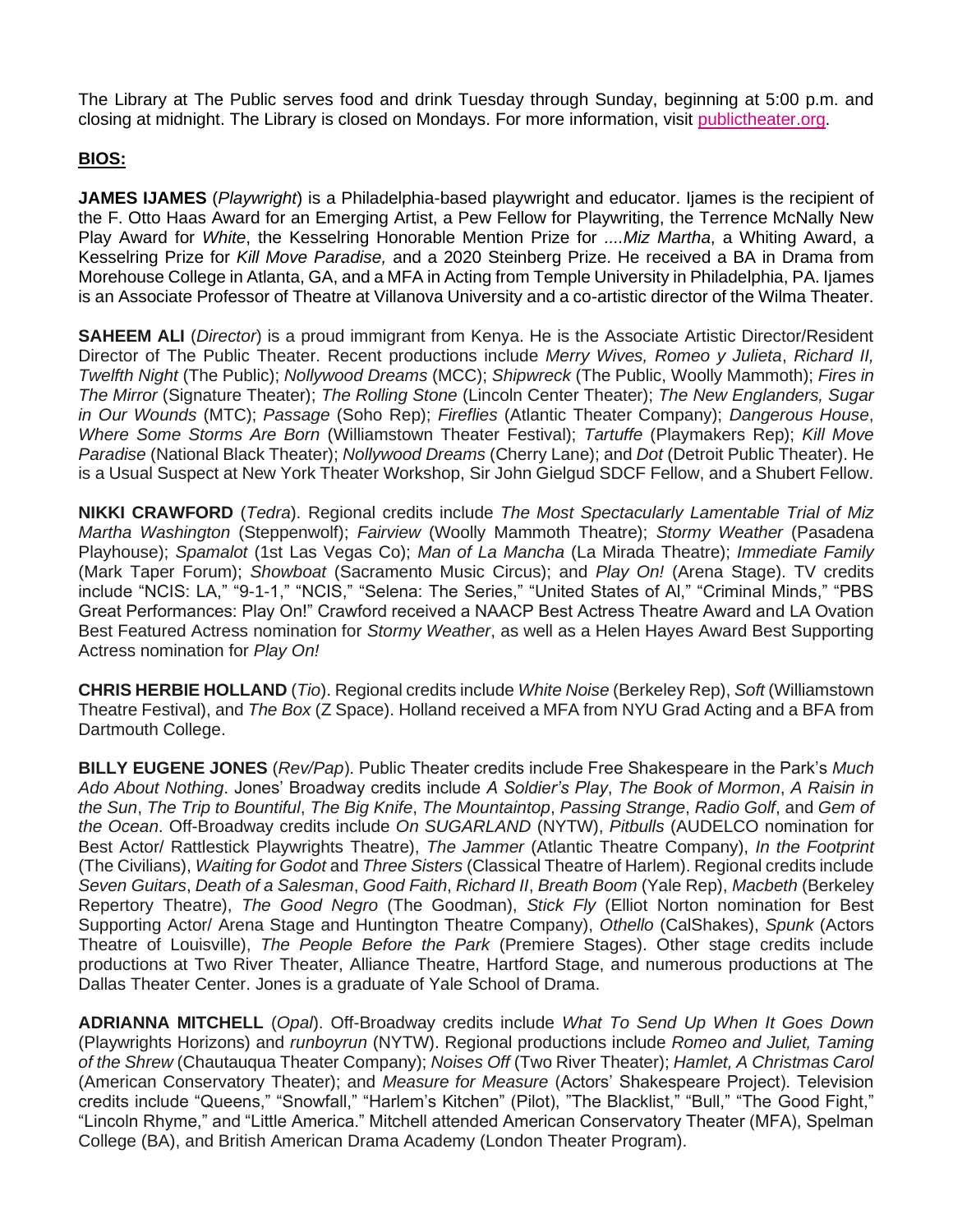**CALVIN LEON SMITH** (*Larry*). Public Theater productions include *Sweat* (Mobile National Tour)*.* Regional credits include *On the Grounds of Belonging* (Long Wharf Theatre); *A Christmas Carol, A Christmas Story, Dracula, Oh, Gastronomy!, The Ver\*\*on Play* (Actors Theatre of Louisville); *A Streetcar Named Desire, Amadeus, The Merry Wives of Windsor* (The Clarence Brown Theatre); and *Macbeth* (Shakespeare on the Sound). Film/TV credits include "The Deuce," "High Maintenance" (HBO), "The Underground Railroad" (Amazon), *Better Man, Paper Friends, RSVP*. Smith was awarded Best Actor in a Narrative Short Queens World Film Festival. He is a graduate of The Juilliard School, BADA, and the University of Tennessee, Knoxville.

**MARCEL SPEARS** *(Juicy)* stars as Cedric the Entertainer's son "Marty" in the CBS hit-comedy "The Neighborhood." The popular series was recently renewed for season 5, and is currently airing season 4 which returned on September 20, 2021. In addition to "The Neighborhood," you may have seen Spears as "T.K. Clifton" on the ABC comedy "The Mayor" and co-starring in the BET film *Always a Bridesmaid*, on Netflix. Spears was forced out of his hometown of New Orleans by the devastation Hurricane Katrina brought to his beloved city. To this day, his strong affinity for New Orleans remains along with his second home, New York City, where he attended and received a Master of Fine Arts in acting at Columbia University. Spears spent many years delving into theater roles, including the title role of the Classic Stage Company's production of Shakespeare's *Othello* and in *A Midsummer Night's Dream* directed by Tyne Rafaeli, for which he was awarded the Rosemarie Tichler Fund Grant for his performance. Spears also played a prominent role in an adaptation of August Wilson's *Ma Rainey's Black Bottom*.

**BENJA KAY THOMAS** (*Rabby*). Broadway productions include *Skeleton Crew*. Off-Broadway credits include *Halfway Bitches Go Straight To Heaven* (Atlantic Theater), *Booty Candy* (Obie Award; Playwrights Horizons), and *Barbeque* (The Public). Regional credits include *Jazz* (Baltimore Center Stage), and *Booty Candy* (Wilma Theater). TV and film work includes "FBI," *Discord*, *Gotham*, *A Beautiful Distraction* (Netflix), *Detective Chinatown 2*, *Warrior Class*, A Gun For Jennifer. Thomas is a member of SAG/AEA/AFTRA and active member of The Actors Center.

# **ABOUT NATIONAL BLACK THEATRE:**

**NATIONAL BLACK THEATRE** (NBT), the nation's first revenue-generating Black arts complex, was founded in 1968 by the late visionary artist Dr. Barbara Ann Teer. NBT is the longest-running Black theatre in New York City, one of the oldest theaters founded and consistently operated by a woman of color in the nation, and most recently included in the permanent collection of the National Museum of African American History and Culture in Washington, D.C. NBT's core mission is to produce transformational theater that helps to shift the inaccuracy around African Americans' cultural identity by telling authentic stories of Black lifestyle. As an alternative learning environment, NBT uses theater arts as a means to educate, enrich, entertain, empower and inform the national conscience around current social issues impacting our communities. Under the leadership of Sade Lythcott, CEO and Jonathan McCrory, Executive Artistic Director, NBT's three core programs—the Theater Arts Program, Communications Arts Program, and Entrepreneurial Arts Program—help reshape a more inclusive American theater field by providing an artistically rigorous and culturally sensitive space for artists of color to experiment, develop and present new work. Working with trailblazing artists from Nona Hendrix to Jeremy O. Harris, and helping to launch the careers, most recently, of artists such as Dominique Morisseau, Radha Blank, Mfoniso Udofia, Saheem Ali, Lee Edward Colston II, and Ebony Noelle Golden, and incubating Obie Award-winning companies like The Movement Theatre Company and Harlem9's 48Hours in Harlem, NBT's cultural production remains unparalleled. Located in the heart of Harlem, NBT welcomes more than 90,000 visitors annually; has produced 300+ original works; won 56 Audelco Awards; received a CEBA Award of Merit; and has been nominated for multiple Drama Desk awards. NBT is supported by grants from the Ford Foundation, New York Community Trust, Shubert Foundation, Howard Gilman Foundation, Jerome Foundation, Andrew Mellon Foundation, City Council of New York, City of New York Department of Cultural Affairs, New York State Council on the Arts, Columbia Service Society, and private donations. Visi[t](https://nam10.safelinks.protection.outlook.com/?url=http%3A%2F%2Fwww.nationalblacktheatre.org%2F&data=04%7C01%7C%7C424555074234483b971f08da0139bd85%7C819f3c4644b8404c8220f690820adca2%7C0%7C0%7C637823644785801865%7CUnknown%7CTWFpbGZsb3d8eyJWIjoiMC4wLjAwMDAiLCJQIjoiV2luMzIiLCJBTiI6Ik1haWwiLCJXVCI6Mn0%3D%7C3000&sdata=W0cxyR9%2Fuvmay1qeqBelkKenpQGwF8IdmfJFu9u3q2M%3D&reserved=0)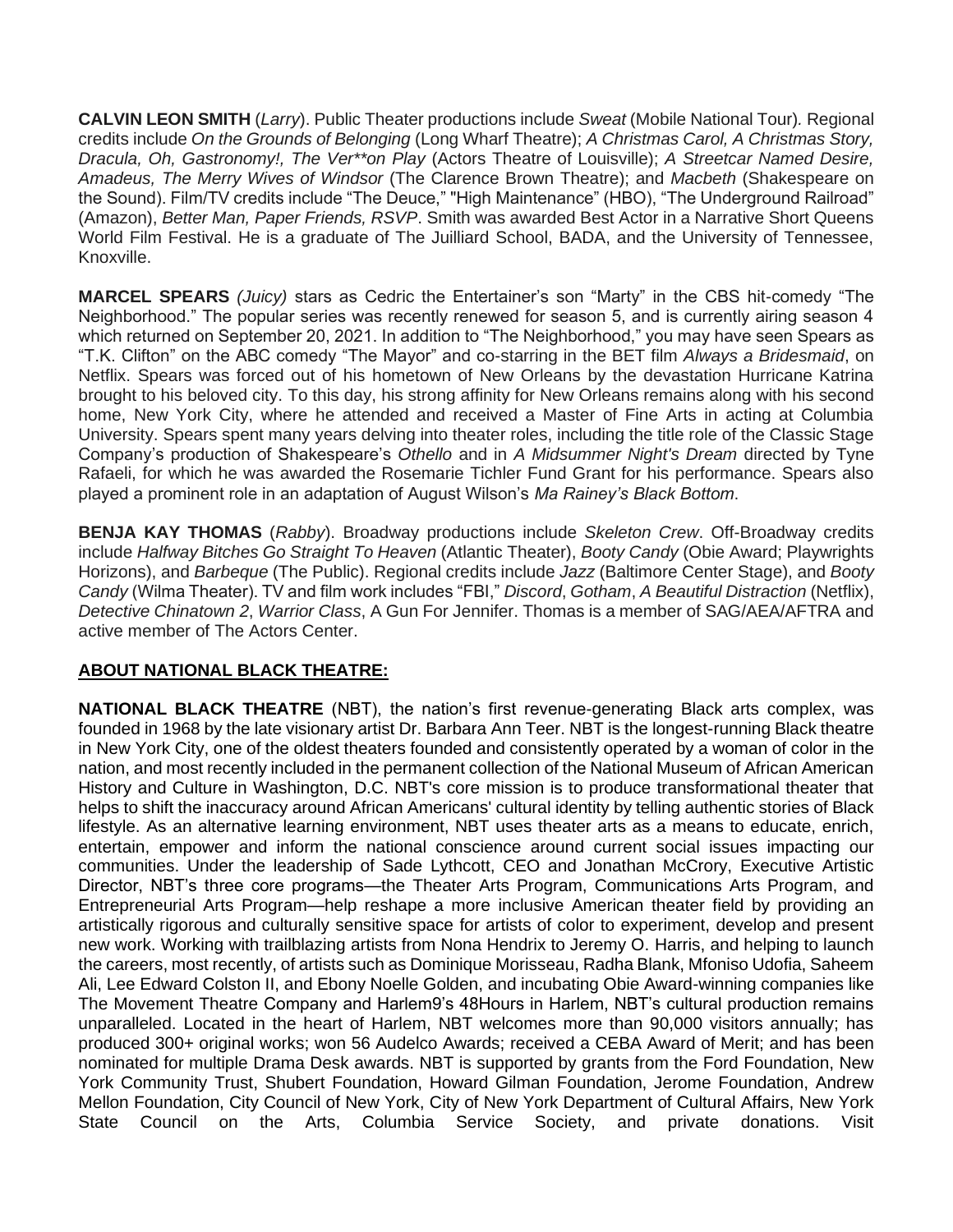[www.nationalblacktheatre.org](https://nam10.safelinks.protection.outlook.com/?url=http%3A%2F%2Fwww.nationalblacktheatre.org%2F&data=04%7C01%7C%7C424555074234483b971f08da0139bd85%7C819f3c4644b8404c8220f690820adca2%7C0%7C0%7C637823644785801865%7CUnknown%7CTWFpbGZsb3d8eyJWIjoiMC4wLjAwMDAiLCJQIjoiV2luMzIiLCJBTiI6Ik1haWwiLCJXVCI6Mn0%3D%7C3000&sdata=W0cxyR9%2Fuvmay1qeqBelkKenpQGwF8IdmfJFu9u3q2M%3D&reserved=0) or follow NBT on Facebook (@NationalBlackTheatre) and Twitter/Instagram (@NatBlackTheatre).

### **ABOUT THE PUBLIC THEATER:**

**THE PUBLIC** continues the work of its visionary founder Joe Papp as a civic institution engaging, both onstage and off, with some of the most important ideas and social issues of today. Conceived over 60 years ago as one of the nation's first nonprofit theaters, The Public has long operated on the principles that theater is an essential cultural force and that art and culture belong to everyone. Under the leadership of Artistic Director Oskar Eustis and Executive Director Patrick Willingham, The Public's wide breadth of programming includes an annual season of new work at its landmark home at Astor Place, Free Shakespeare in the Park at The Delacorte Theater in Central Park, the Mobile Unit touring throughout New York City's five boroughs, Public Forum, Under the Radar, Public Lab, Public Works, Public Shakespeare Initiative, and Joe's Pub. Since premiering *HAIR* in 1967, The Public continues to create the canon of American Theater and is currently represented on Broadway by the Tony Award-winning musical *Hamilton*  by Lin-Manuel Miranda. Their programs and productions can also be seen regionally across the country and around the world. The Public has received 59 Tony Awards, 184 Obie Awards, 55 Drama Desk Awards, 58 Lortel Awards, 34 Outer Critic Circle Awards, 13 New York Drama Critics' Circle Awards, 58 AUDELCO Awards, 6 Antonyo Awards, and 6 Pulitzer Prizes[.](http://publictheater.org/) [publictheater.org](http://publictheater.org/)

The Public Theater stands in honor of the first inhabitants and our ancestors. We acknowledge the land on which The Public and its theaters stand—the original homeland of the Lenape people. We acknowledge the painful history of genocide and forced removal from this territory. We honor the generations of stewards and we pay our respects to the many diverse indigenous peoples still connected to this land.

**The LuEsther T. Mertz Charitable Trust** provides leadership support for The Public Theater's yearround activities.

### **TICKET INFORMATION**

**FAT HAM** begins performances in The Public's Anspacher Theater on Thursday, May 12 and will run through Sunday, June 12, with an official press opening on Thursday, May 26.

Public Theater Partner, Supporter, and full-price single tickets can be accessed by visiting [publictheater.org,](http://www.publictheater.org/) calling **212.967.7555**, or in person at the Taub Box Office at The Public Theater at 425 Lafayette Street.

The Public's Joseph Papp Free Performance initiative will offer free tickets to the performance on Thursday, May 12 through TodayTix. The Lottery will open for entries on Thursday, May 5 and will close at 12PM Noon on the day of the performance. Winners will be notified by email and push notification anytime from 12PM to 4PM, and if selected, winners will have one 1 hour to claim their tickets.

The performance schedule is Tuesday through Sunday at 8:00 p.m., and Saturday and Sunday at 2:00 p.m. (*There is no 2:00 p.m. performance on Saturday, May 14 or Sunday, May 15.)*

The **American Sign Language Interpreted** performance will be at 2:00 p.m. on Saturday, June 4. The **Open Captioned** performance will be at 2:00 p.m. on Sunday, June 5. The **Audio Described** performance will be at 2:00 p.m. on Saturday, June 11.

The full performance calendar and complete ticket distribution details can be found at [publictheater.org.](http://publictheater.org/)

### **CONNECT WITH US**

[Facebook.com/PublicTheater](https://www.facebook.com/publictheater/)